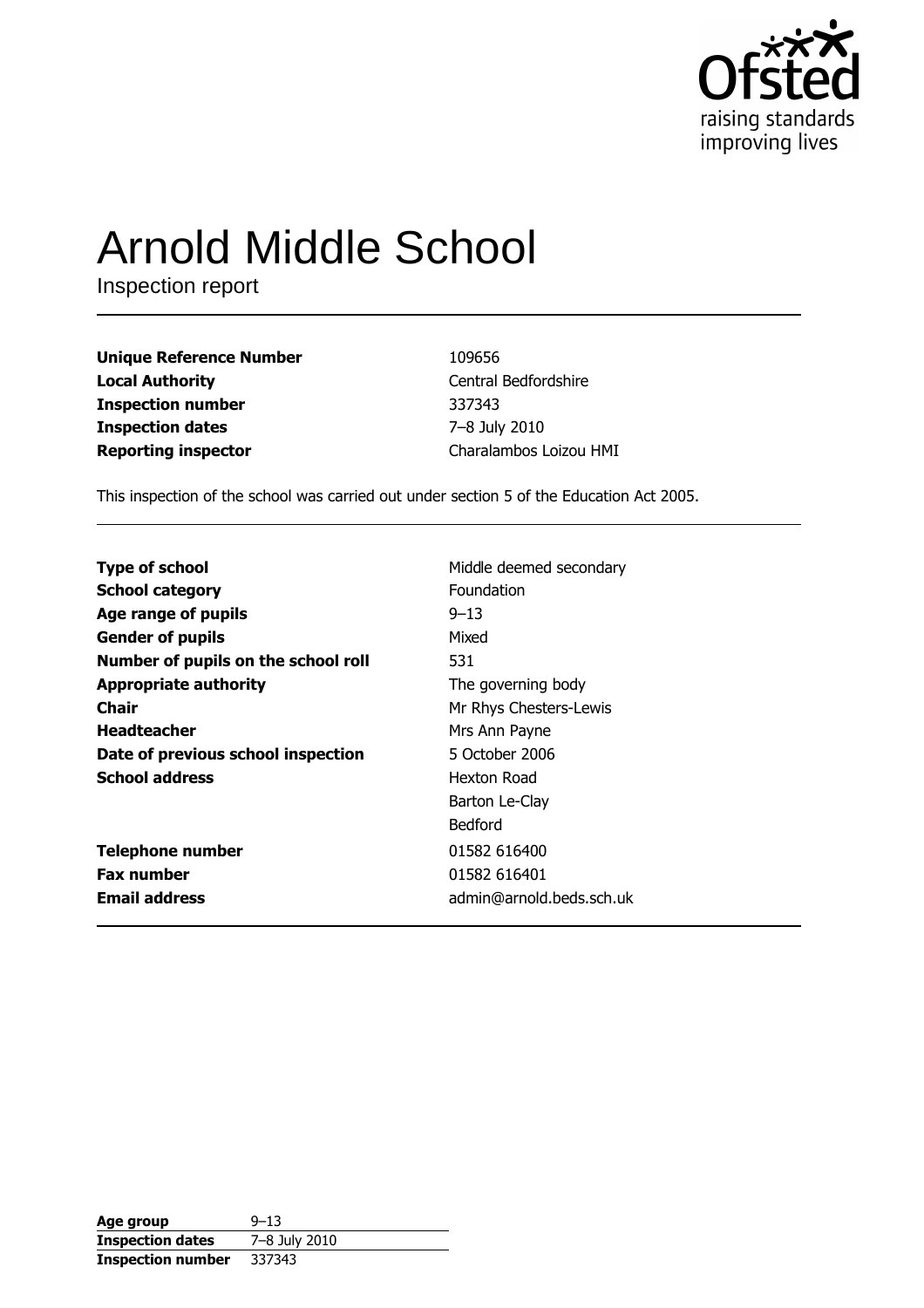The Office for Standards in Education, Children's Services and Skills (Ofsted) regulates and inspects to achieve excellence in the care of children and young people, and in education and skills for learners of all ages. It regulates and inspects childcare and children's social care, and inspects the Children and Family Court Advisory Support Service (Cafcass), schools, colleges, initial teacher training, work-based learning and skills training, adult and community learning, and education and training in prisons and other secure establishments. It rates council children's services, and inspects services for looked after children, safequarding and child protection.

Further copies of this report are obtainable from the school. Under the Education Act 2005, the school must provide a copy of this report free of charge to certain categories of people. A charge not exceeding the full cost of reproduction may be made for any other copies supplied.

If you would like a copy of this document in a different format, such as large print or Braille, please telephone 08456 404045, or email enquiries@ofsted.gov.uk.

You may copy all or parts of this document for non-commercial educational purposes, as long as you give details of the source and date of publication and do not alter the documentation in any way.

Royal Exchange Buildings St Ann's Square Manchester M2 7LA T: 08456 404045 Textphone: 0161 618 8524 E: enquiries@ofsted.gov.uk W: www.ofsted.gov.uk © Crown copyright 2010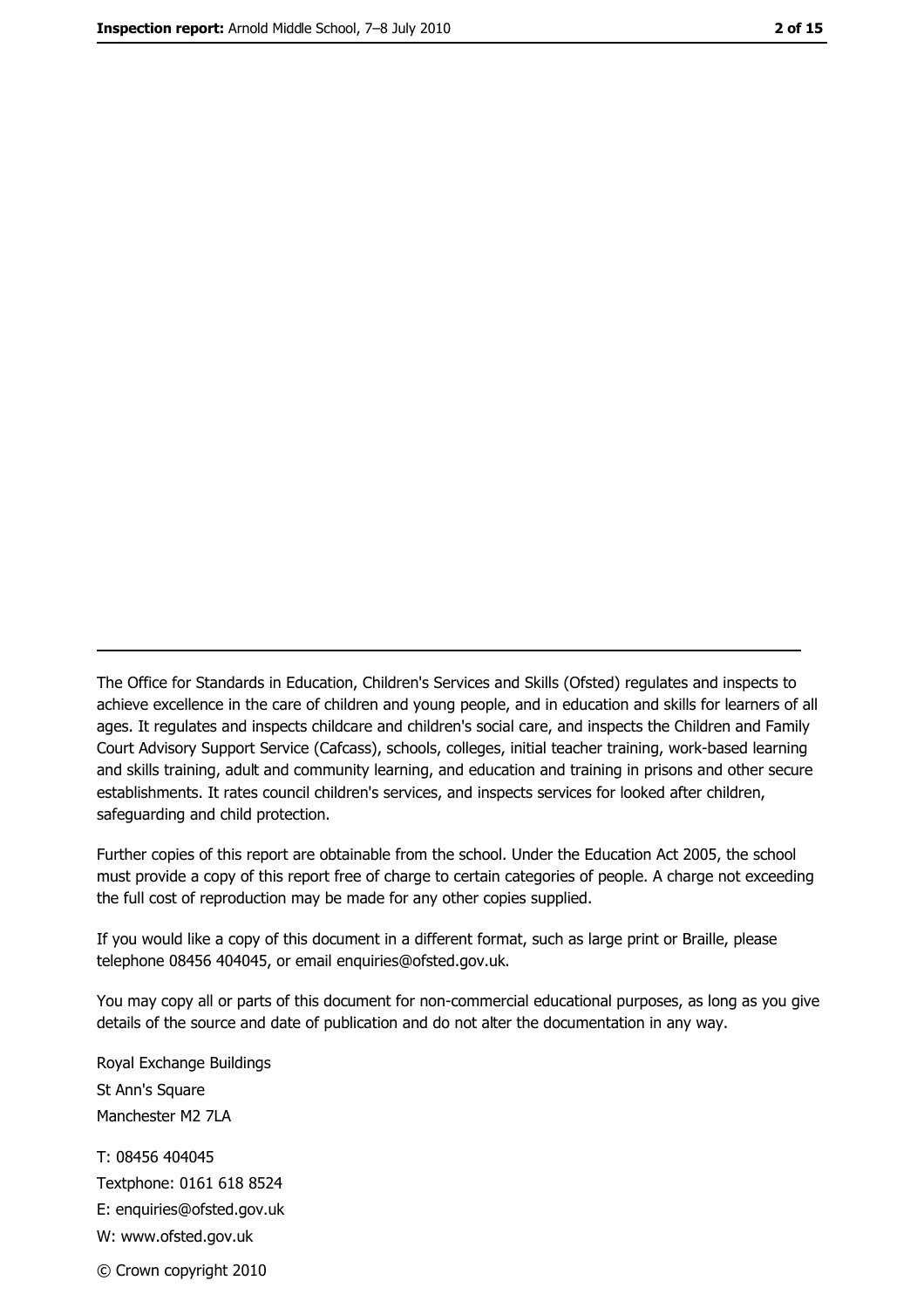# **Introduction**

This inspection was carried out by one of Her Majesty's Inspectors and three additional inspectors. The inspectors visited 29 lessons and observed 28 of the 32 teachers who were teaching at the time of the inspection. They held meetings with governors, staff, groups of pupils and spoke to some parents and carers. Inspectors observed the school's work, the arrangements in place to safeguard pupils and looked at its improvement plan and self-evaluation, as well as assessment and tracking data that teachers use to monitor pupils' progress. Questionnaire returns from 257 parents and carers were analysed as well as returns from pupils and staff.

The inspection team reviewed many aspects of the school's work. It looked in detail at the following:

- the extent to which the school is accelerating the progress of pupils in Years 5 and  $\blacksquare$ 6, particularly in the key skills of reading and writing
- the consistency of teaching and the extent to which teachers use assessment to  $\blacksquare$ plan lessons and provide opportunities for pupils to assess their own learning
- the extent to which subject leaders and middle managers monitor the performance  $\blacksquare$ of pupils to sustain improvements to pupils' attainment and meet challenging targets.

## **Information about the school**

This is a large middle school which has specialist status in mathematics and science and is part of a partnership trust called the Harlington Area Schools Trust. The large majority of pupils are White British and others come from a wide range of minority ethnic backgrounds. The percentage of pupils known to be eligible for free school meals is well below average. The proportion of pupils with special educational needs and/or disabilities is similar to most schools, although a higher than average percentage has a statement of special educational needs, due largely to the school accommodating a specialist unit for up to six pupils with autism. Most of the pupils in the unit are integrated into mainstream lessons for part of the timetable. Across the school, the main areas of additional need indude pupils with moderate or specific learning or emotional and behavioural difficulties. The school has achieved the silver level Artsmark and the Sportsmark awards, as well as International Schools Status, and it has been accredited with the Valuesmark.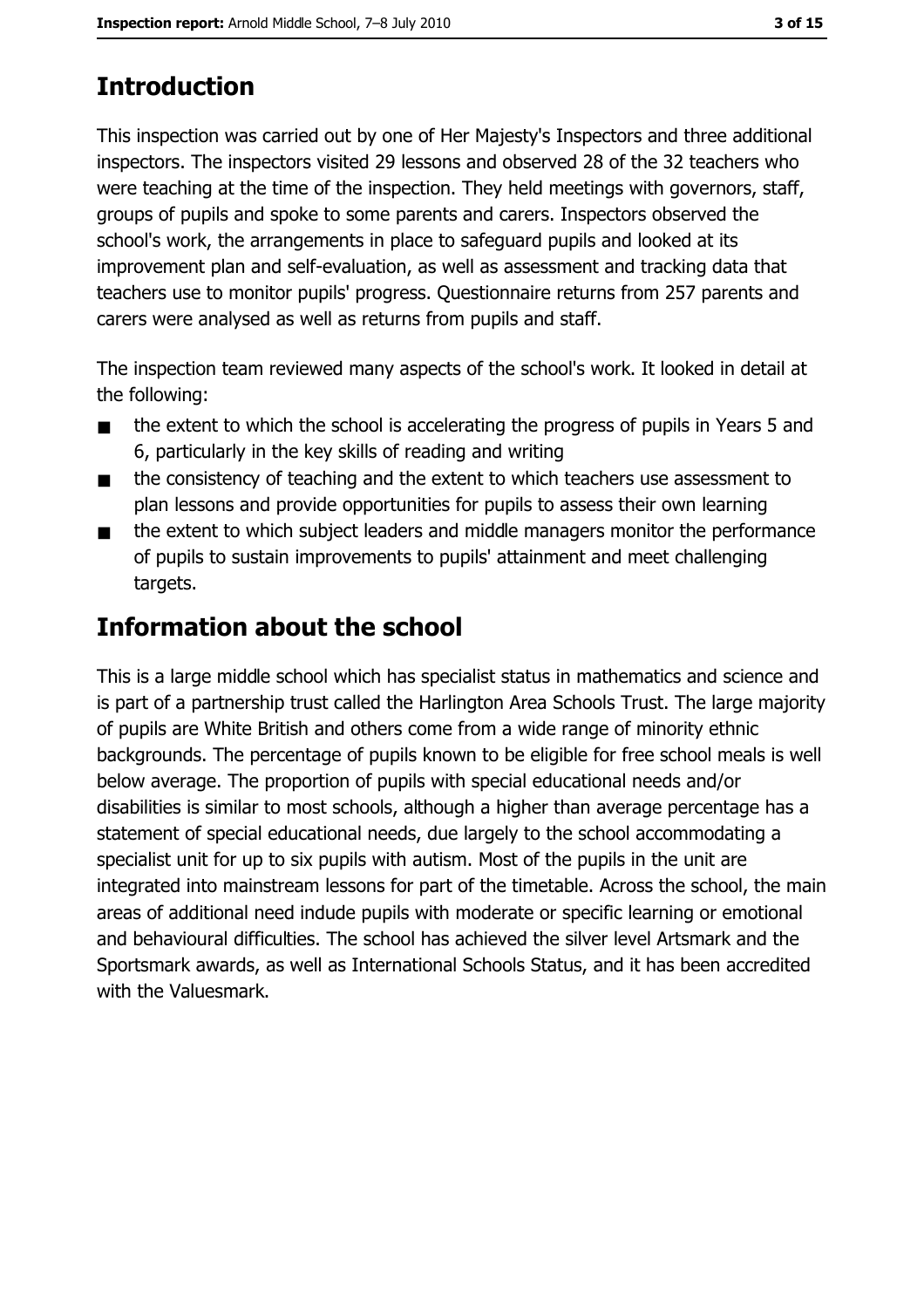# **Inspection judgements**

## Overall effectiveness: how good is the school?

#### The school's capacity for sustained improvement

## **Main findings**

The school has made considerable inroads into improving attainment and provides a good education. The effective partnerships forged with other schools and organisations in the trust and strong leadership have led to good improvements to teaching and learning since the school's last inspection. Attainment is above average in English, mathematics and science by the end of Year 8 and pupils achieve well overall in relation to their starting points. Outstanding pastoral provision, good teaching and sharp assessments of pupils' progress, demonstrate that the school has good capacity to sustain improvements. The curriculum is varied and stimulating with particular strengths in music, the performing and creative arts and sport which broaden pupils' learning experiences and personal development throughout their time in school.

Although test results in English have improved, those for writing have been comparatively weaker compared with reading. Consequently, there is scope for further development, especially in ensuring that pupils are given time and opportunities to write at greater length in more subjects and topics. The school has not been complacent though, as subject coordinators and senior staff have put in place well-judged programmes of staff training. As a result, teachers are incorporating more writing tasks for pupils in their planning. Although many lessons allow time for pupils to edit and correct their independent writing, this is not consistent across dasses, resulting in variations in the accuracy, form and structure of pupils' writing.

There is good teaching across the school and in all year groups, as well as some that is outstanding so the pace of learning is good in most lessons. This improvement has led to a rise in standards, particularly in the school's mathematics and science specialisms. Some of the teaching is not as effective, however, resulting in pupils of higher ability in Years 5 and 6 falling just short of their expected targets. Assessment systems have improved so that teachers are increasingly checking pupils' progress, although this is not regular enough to ensure that all pupils reach their targets by the end of Year 6.

There is highly effective care, guidance and support for pupils. The school is a positive community where pupils feel exceptionally safe, behave well, form friendships and respect different cultures and religious beliefs. Pupils with autism do extremely well and are fully integrated and accepted by others. Expert leadership and teaching in the specialist unit continues to maintain high quality provision for autistic pupils. Across the school pupils with a range of special educational needs and/or disabilities are effectively supported and achieve well towards their individual targets. The school has worked hard to involve parents and carers, which accounts for an overall positive response from the large majority who returned questionnaires. A small but significant number of parents and carers are concerned about their children's progress and inspectors have judged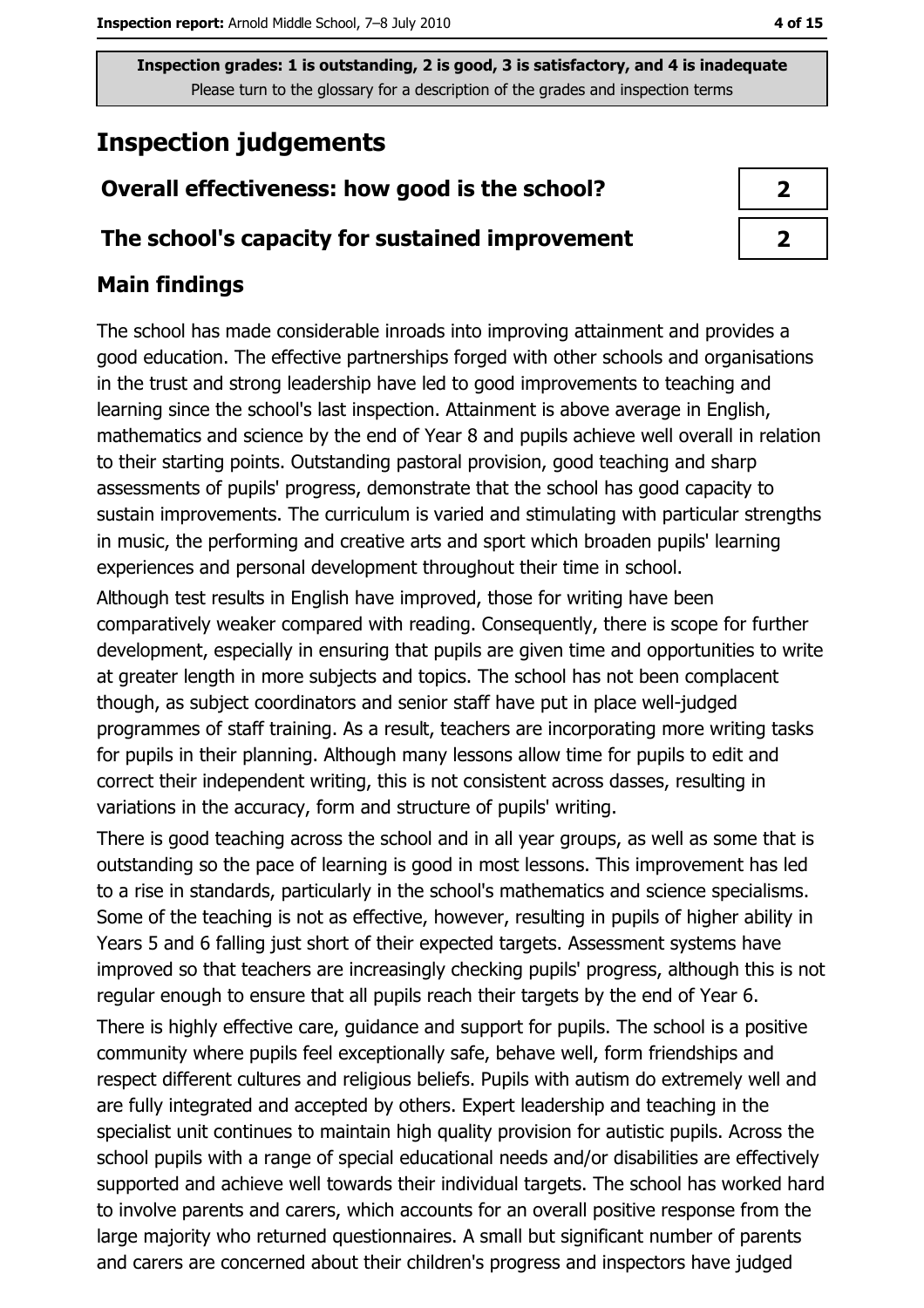that the uplift in attainment and improvements to teaching have the capacity to allay these concerns. As a result of the very effective partnerships forged with welfare agencies and the local community, as well as the efforts of parents and families, attendance has been maintained at a high standard.

The headteacher provides dedicated and effective leadership and works dosely with governors and senior staff to continue moving the school forward. The school provides good value for money.

### What does the school need to do to improve further?

- Accelerate the progress pupils make in Years 5 and 6 to sustain improvements to  $\blacksquare$ standards by:
	- ensuring that the teaching in all lessons consistently meets the specific needs of more able pupils so that they all reach their targets by the end of Year 6
	- providing more tasks and activities in lessons that extends their learning towards more challenging targets
	- making even more regular checks on their progress.
- Build on improvements to attainment in English to raise standards in writing across the school by:
	- ensuring that pupils write more extensively across a broader range of subjects and topics
	- providing more opportunities for pupils to edit and correct their independent writing
	- providing dear writing targets for pupils to work towards that indude accurate spelling, punctuation and structure.

#### **Outcomes for individuals and groups of pupils**

The large majority of pupils report that they enjoy school. There is a strong sense of communal responsibility and they contribute very well to their school and local community. They share ideas in lessons and cooperate when asked to engage in group tasks or assess their own learning. Older pupils mentor younger ones and effective buddy and monitor systems, together with elected school councillors, enable pupils to represent the views of, and support others. Pupils are encouraged to generate their own suggestions, knowing that these will be acted on and valued by staff and governors. Pupils have a good understanding of how to stay healthy through sport and eating a balanced diet. This is enhanced by a range of activities that enable pupils, for example, to grow vegetables and fruit in the school allotment.

Pupils join the school in Year 5 with a broad range of skills and abilities that are in line with those expected for their age. They make good progress and achieve well overall by the end of Year 8, although the rate of progress varies across some dasses, reflecting inconsistencies in the demands placed on pupils. Test results show that some pupils of

 $\overline{2}$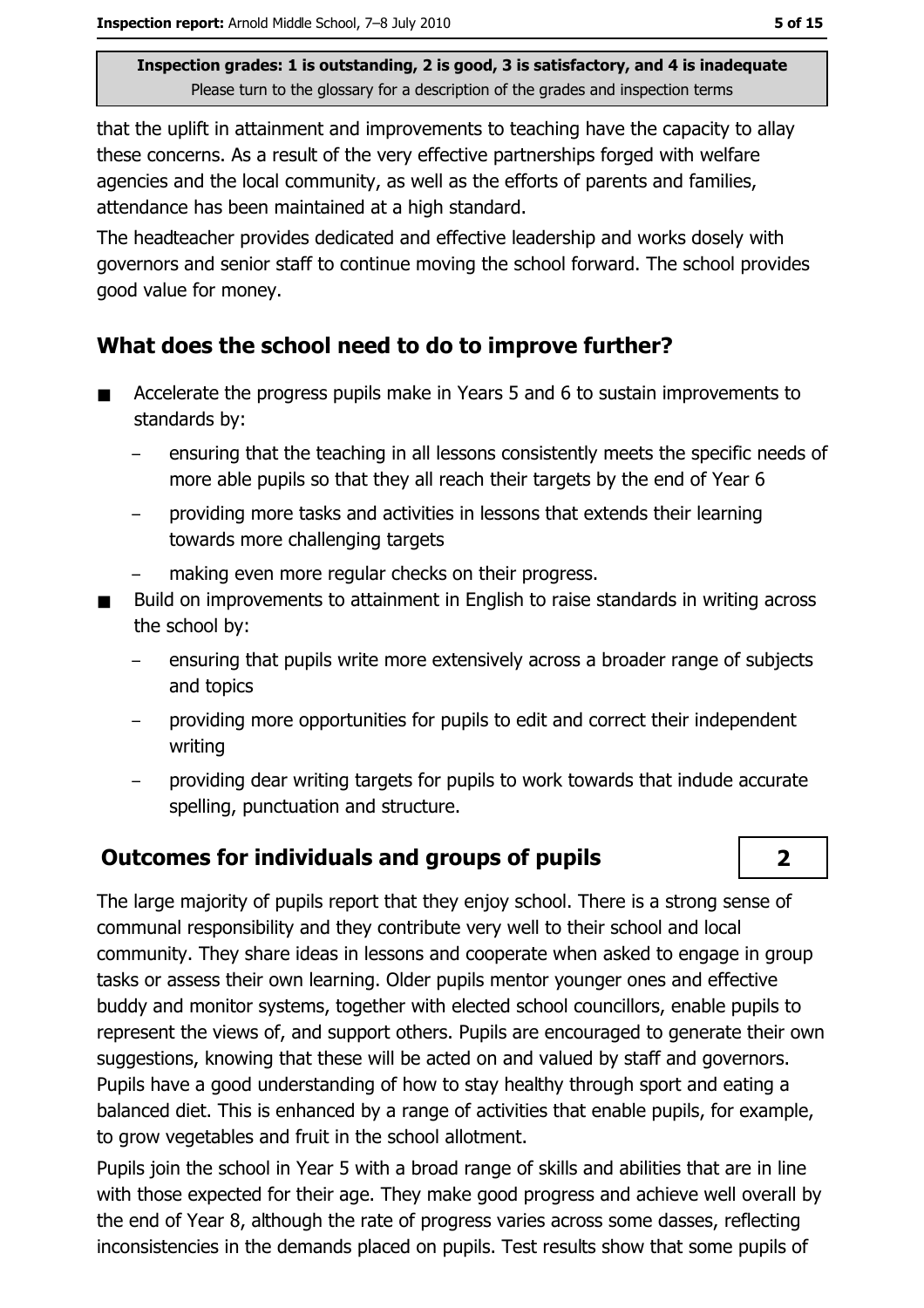higher ability, particularly in Years 5 and 6, have the potential to reach higher levels but fall just short of reaching their targets because some lessons do not incorporate sufficiently challenging extension work. Pupils behave well and are attentive when they assess each other's work. They are usually engaged in their learning through practical and stimulating tasks, particularly thriving on opportunities in mathematics and science lessons to solve problems and learn through trial and error. Careful assessments of pupils with special educational needs and/or disabilities have helped to accelerate their progress towards standards that are comparable nationally or exceed those of their peers.

Pupils' spiritual, moral, social and cultural development is excellent and is reflected very well in the respectful and courteous way they treat each other. There are outstanding opportunities for pupils to achieve high standards in the creative arts and music. They are encouraged to look out for other pupils through the effective 'see something, say something' project, which focuses on helping to alert them to different forms of bullying. This successfully addresses the concerns of a small number who are anxious or feel vulnerable. As one pupil said, 'You know that if you are worried or feel that bullying is happening, you know who to go to and it will be sorted out quickly.' Pupils reflect well on the needs of others through a wide range of fundraising initiated by pupils that contribute to the local parish or special sports projects. Pupils are thoughtful when taking responsibility for their actions, as well as empathising with others in the community, reflecting the school's achievement of the Valuesmark as a 'values-based' provider.

| Pupils' achievement and the extent to which they enjoy their learning                                       |  |
|-------------------------------------------------------------------------------------------------------------|--|
| Taking into account:<br>Pupils' attainment <sup>1</sup>                                                     |  |
| The quality of pupils' learning and their progress                                                          |  |
| The quality of learning for pupils with special educational needs and/or<br>disabilities and their progress |  |
| The extent to which pupils feel safe                                                                        |  |
| <b>Pupils' behaviour</b>                                                                                    |  |
| The extent to which pupils adopt healthy lifestyles                                                         |  |
| The extent to which pupils contribute to the school and wider community                                     |  |

The grades for attainment and attendance are: 1 is high; 2 is above average; 3 is broadly average; and 4 is low.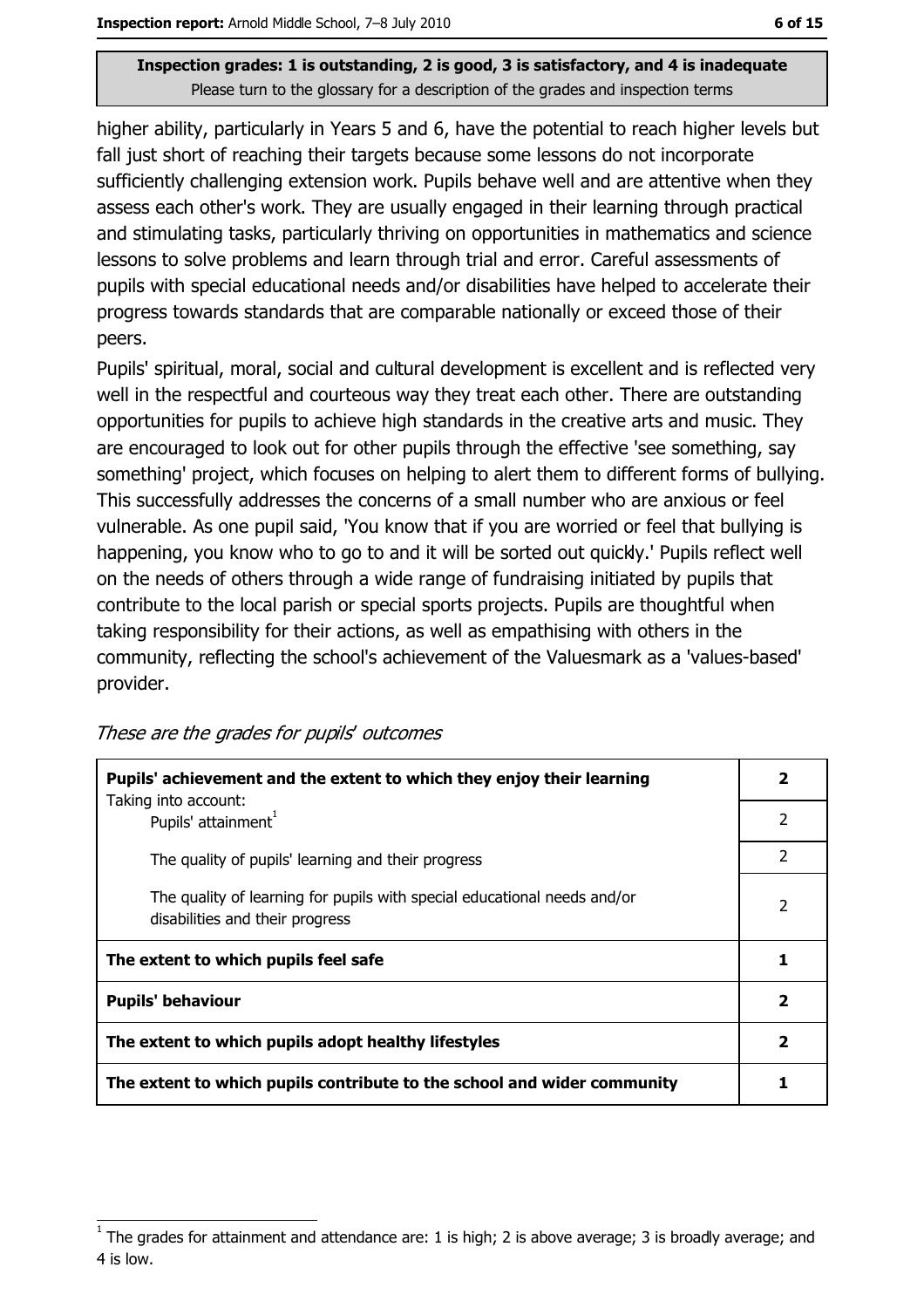| Inspection grades: 1 is outstanding, 2 is good, 3 is satisfactory, and 4 is inadequate<br>Please turn to the glossary for a description of the grades and inspection terms |   |  |
|----------------------------------------------------------------------------------------------------------------------------------------------------------------------------|---|--|
| The extent to which pupils develop workplace and other skills that will<br>contribute to their future economic well-being                                                  | 2 |  |
| Taking into account:<br>Pupils' attendance <sup>1</sup>                                                                                                                    |   |  |
| The extent of pupils' spiritual, moral, social and cultural development                                                                                                    |   |  |

#### How effective is the provision?

Lessons are well planned using accurate assessments of pupils' progress. The most effective lessons offer challenge and variation so that the pace of learning is brisk, purposeful and productive. This was best illustrated in an excellent mathematics lesson when Year 7 pupils worked productively using a wide range of methods to investigate averages. Pupils enjoy sharing and generating ideas with others, which is a common feature of their learning. Good and outstanding teaching engages, challenges and supports pupils' knowledge and understanding. For example, pupils plan their writing by extending the range of vocabulary used or checking each other's work. This was the case in a very good English lesson when, after studying the persuasive language used in speeches by world leaders, Year 6 pupils constructed their own prodamations and read these aloud while other pupils assessed their writing. The large majority of the teaching reflects these strong features of learning but there are inconsistencies where the expectations set and the work undertaken by pupils is not as challenging or productive. For example, in some lessons there is too little time given for pupils to consolidate their writing or improve its structure and accuracy, which slows their progress.

The school has modified its curriculum to meet the diverse learning needs of pupils, induding those with autism and those with specific learning difficulties such as moderate language delay or emotional and behavioural difficulties. Booster groups and learning mentors are used to accelerate the progress of those who find learning difficult. Accelerated programmes for Year 8 pupils enable them to engage successfully in bridging-projects before transferring to upper schools in Year 9. Senior staff and subject leaders are broadening the scope of activities through enrichment opportunities embedded within the curriculum. For example, Black History Month extends pupils' understanding of racism and civil rights. Projects linked to sustainable development in science and technology broadens their knowledge of environmental issues facing the world today. Pupils in Year 5 were thoroughly absorbed in their current end of year project when successfully combining their English and information and communication technology skills to produce presentations and illustrated instructions for younger pupils joining the school next year. The outstanding, care, guidance and support that the school provides are carefully targeted to remove barriers for those who experience difficulties, induding those whose circumstances cause them to become vulnerable. The pastoral and learning mentor centre (Palm Centre), is particularly helpful to pupils with emotional and behavioural difficulties, and the skilful intervention of trained staff and mentors is indusive, supportive and very effective. This accounts for the school's extremely low exdusion rates.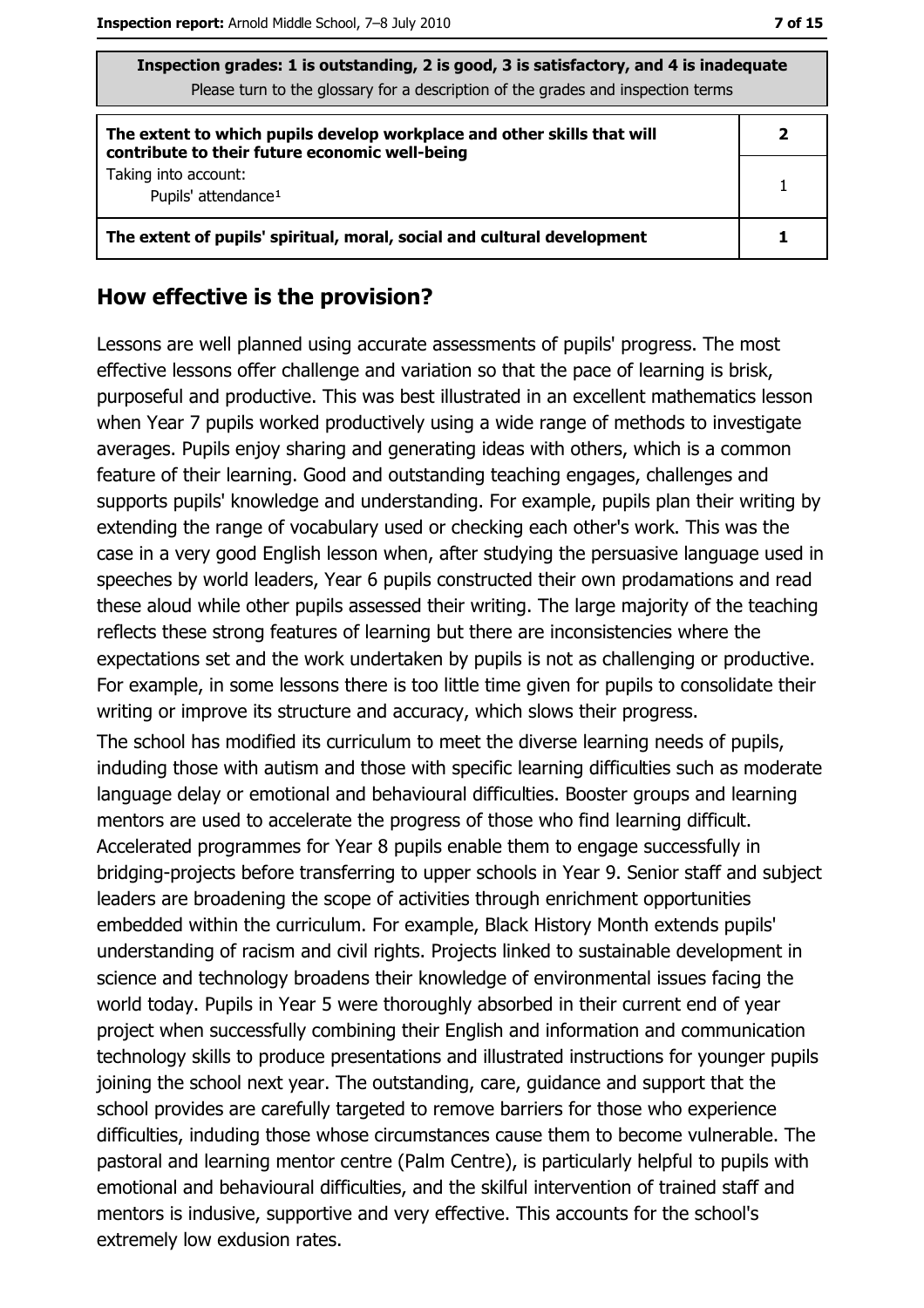These are the grades for the quality of provision

| The quality of teaching                                                                                    |  |
|------------------------------------------------------------------------------------------------------------|--|
| Taking into account:<br>The use of assessment to support learning                                          |  |
| The extent to which the curriculum meets pupils' needs, including, where<br>relevant, through partnerships |  |
| The effectiveness of care, guidance and support                                                            |  |

#### How effective are leadership and management?

The headteacher and senior leadership team are good at listening to and acting on the views of pupils, parents, carers and staff through meetings, workshops and home visits. There is good communication and engagement with parents and carers through the use of the school's informative website, regular newsletters and bulletins. The school council plays an active role in shaping the future of the school through the opportunities provided for it to attend governors' meetings. Staff morale is high and, together with the strong partnership forged with other schools in the trust, there is a joint determination to continue improving best practice.

Accurate evaluations have established the right priorities for school improvement. These have generated well-devised programmes of training and performance management reviews that have improved the teaching since the school's last inspection. Subject leaders, middle managers and teachers engage in a range of activities to accurately assess how well pupils are doing by carrying out joint evaluations of pupils' work and reviews of teachers' planning. This reflective practice is well-established and has been encouraged through the skilful support of senior staff. Despite staff changes to leadership roles and the induction of new governors in recent years, the headteacher and governing body have successfully steered the school on an even keel towards improved standards.

The school's contribution to community cohesion is good as pupils appreciate and learn about the main world religions and different cultures as well as optimising opportunities about global awareness through its strong international links. The school is seen as a beacon for sharing effective practice in developing community cohesion in the local area. Staff are increasingly using assessment data about different ethnic groups to judge the impact of the school's work on their relative achievements. Although assessments are much improved, there are still lapses and inconsistencies in the regularity of checks made by teachers and subject leaders so that some pupils do not reach their learning targets. Most parents are pleased with the information about their children's progress, although a significant number have indicated that they need more up to date information. Inspectors agree that more frequent checks will make this aspect of communication more accessible to parents.

At the time of the inspection, all safeguarding requirements were extremely well met. There are excellent arrangements in place to ensure that only suitable adults come into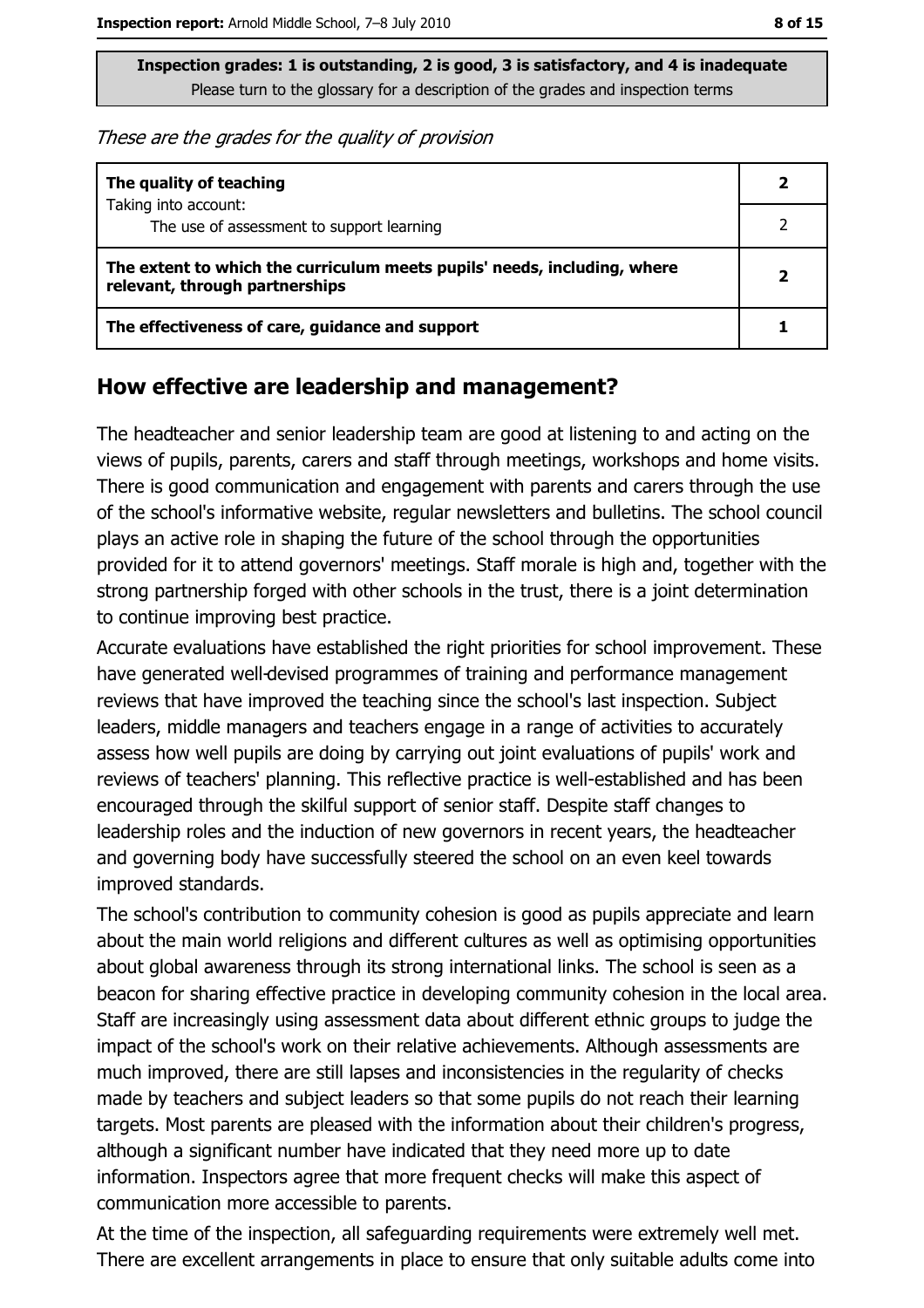contact with pupils. Very good attention is given to ensuring that records, risk assessments and child protection policies are kept under review.

Governors are committed and supportive and have a wealth of information to make informed choices to challenge and shape the direction of the school. The intensity and impact of self-evaluation and reviews of pupils' and teachers' performance fully involve governors so that they make a significant contribution to establishing priorities and actions to sustain the continuing rise in attainment.

These are the grades for leadership and management

| The effectiveness of leadership and management in embedding ambition and<br>driving improvement                                                                     |                         |  |
|---------------------------------------------------------------------------------------------------------------------------------------------------------------------|-------------------------|--|
| Taking into account:<br>The leadership and management of teaching and learning                                                                                      | 2                       |  |
| The effectiveness of the governing body in challenging and supporting the<br>school so that weaknesses are tackled decisively and statutory responsibilities<br>met |                         |  |
| The effectiveness of the school's engagement with parents and carers                                                                                                | $\overline{\mathbf{2}}$ |  |
| The effectiveness of partnerships in promoting learning and well-being                                                                                              |                         |  |
| The effectiveness with which the school promotes equality of opportunity and<br>tackles discrimination                                                              |                         |  |
| The effectiveness of safeguarding procedures                                                                                                                        |                         |  |
| The effectiveness with which the school promotes community cohesion                                                                                                 |                         |  |
| The effectiveness with which the school deploys resources to achieve<br>value for money                                                                             |                         |  |

#### **Views of parents and carers**

Nearly half of parents and carers completed the inspection questionnaire. The large majority were positive. Parents and carers believe that their children are safe and that this is a caring and supportive school. A small but significant number are concerned about pupils' behaviour and academic progress, which to some extent are justified given that there has been relative weaknesses in the performance and progress of some pupils. However, behaviour is good, standards are rising well and pupils enjoy their time in school. Most pupils and parents expressed satisfaction with the positive and highly supportive ethos engendered by the staff.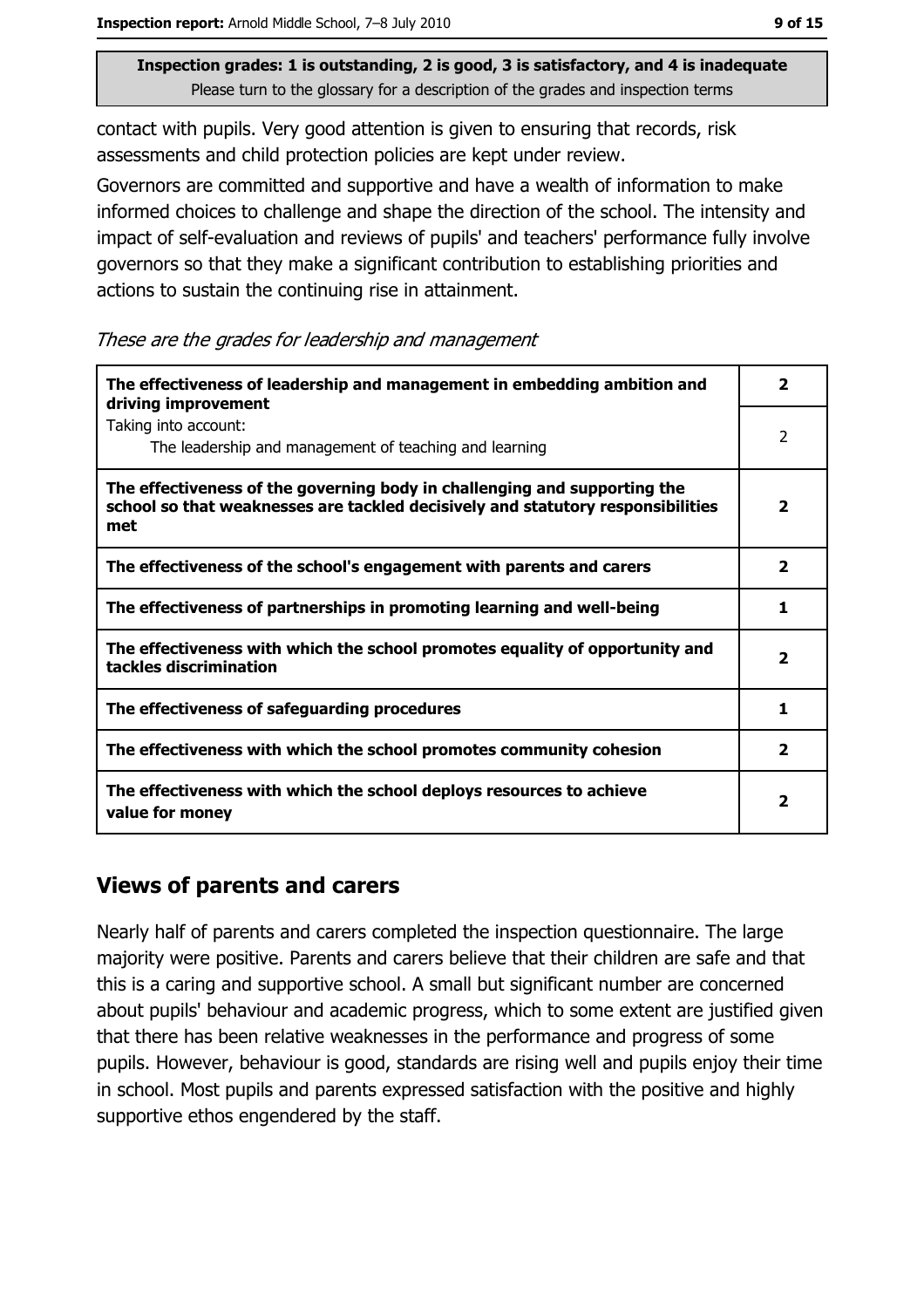#### Responses from parents and carers to Ofsted's questionnaire

Ofsted invited all the registered parents and carers of pupils registered at Arnold Middle School to complete a questionnaire about their views of the school.

In the questionnaire, parents and carers were asked to record how strongly they agreed with 13 statements about the school. The inspection team received 257 completed questionnaires by the end of the on-site inspection. In total, there are 531 pupils registered at the school.

| <b>Statements</b>                                                                                                                                                                                                                                       | <b>Strongly</b><br><b>Agree</b> |               | <b>Agree</b> |               | <b>Disagree</b> |               | <b>Strongly</b><br>disagree |                |
|---------------------------------------------------------------------------------------------------------------------------------------------------------------------------------------------------------------------------------------------------------|---------------------------------|---------------|--------------|---------------|-----------------|---------------|-----------------------------|----------------|
|                                                                                                                                                                                                                                                         | <b>Total</b>                    | $\frac{0}{0}$ | <b>Total</b> | $\frac{0}{0}$ | <b>Total</b>    | $\frac{0}{0}$ | <b>Total</b>                | $\frac{0}{0}$  |
| My child enjoys school                                                                                                                                                                                                                                  | 57                              | 22            | 173          | 68            | 20              | 8             | 3                           | $\mathbf{1}$   |
| The school keeps my child<br>safe                                                                                                                                                                                                                       | 109                             | 43            | 134          | 53            | 10              | 4             | 0                           | 0              |
| The school informs me<br>about my child's progress                                                                                                                                                                                                      | 59                              | 23            | 158          | 62            | 29              | 11            | 6                           | $\overline{2}$ |
| My child is making enough<br>progress at this school                                                                                                                                                                                                    | 57                              | 22            | 160          | 63            | 30              | 12            | 8                           | 3              |
| The teaching is good at this<br>school                                                                                                                                                                                                                  | 54                              | 21            | 166          | 65            | 26              | 10            | 4                           | $\overline{2}$ |
| The school helps me to<br>support my child's learning                                                                                                                                                                                                   | 50                              | 20            | 161          | 63            | 37              | 15            | 4                           | $\overline{2}$ |
| The school helps my child to<br>have a healthy lifestyle                                                                                                                                                                                                | 47                              | 18            | 172          | 67            | 27              | 11            | 4                           | $\overline{2}$ |
| The school makes sure that<br>my child is well prepared for<br>the future (for example<br>changing year group,<br>changing school, and for<br>children who are finishing<br>school, entering further or<br>higher education, or<br>entering employment) | 63                              | 25            | 161          | 63            | 17              | 7             | $\overline{2}$              | $\mathbf{1}$   |
| The school meets my child's<br>particular needs                                                                                                                                                                                                         | 45                              | 18            | 181          | 71            | 19              | 7             | 4                           | $\overline{2}$ |
| The school deals effectively<br>with unacceptable behaviour                                                                                                                                                                                             | 56                              | 22            | 154          | 60            | 30              | 12            | 13                          | 5              |
| The school takes account of<br>my suggestions and<br>concerns                                                                                                                                                                                           | 38                              | 15            | 164          | 64            | 27              | 11            | 13                          | 5              |
| The school is led and<br>managed effectively                                                                                                                                                                                                            | 51                              | 20            | 169          | 66            | 21              | 8             | 8                           | 3              |
| Overall, I am happy with my<br>child's experience at this<br>school                                                                                                                                                                                     | 69                              | 27            | 156          | 61            | 20              | 8             | 7                           | 3              |

The table above summarises the responses that parents and carers made to each statement. The percentages indicate the proportion of parents and carers giving that response out of the total number of completed questionnaires. Where one or more parents and carers chose not to answer a particular question, the percentages will not add up to 100%.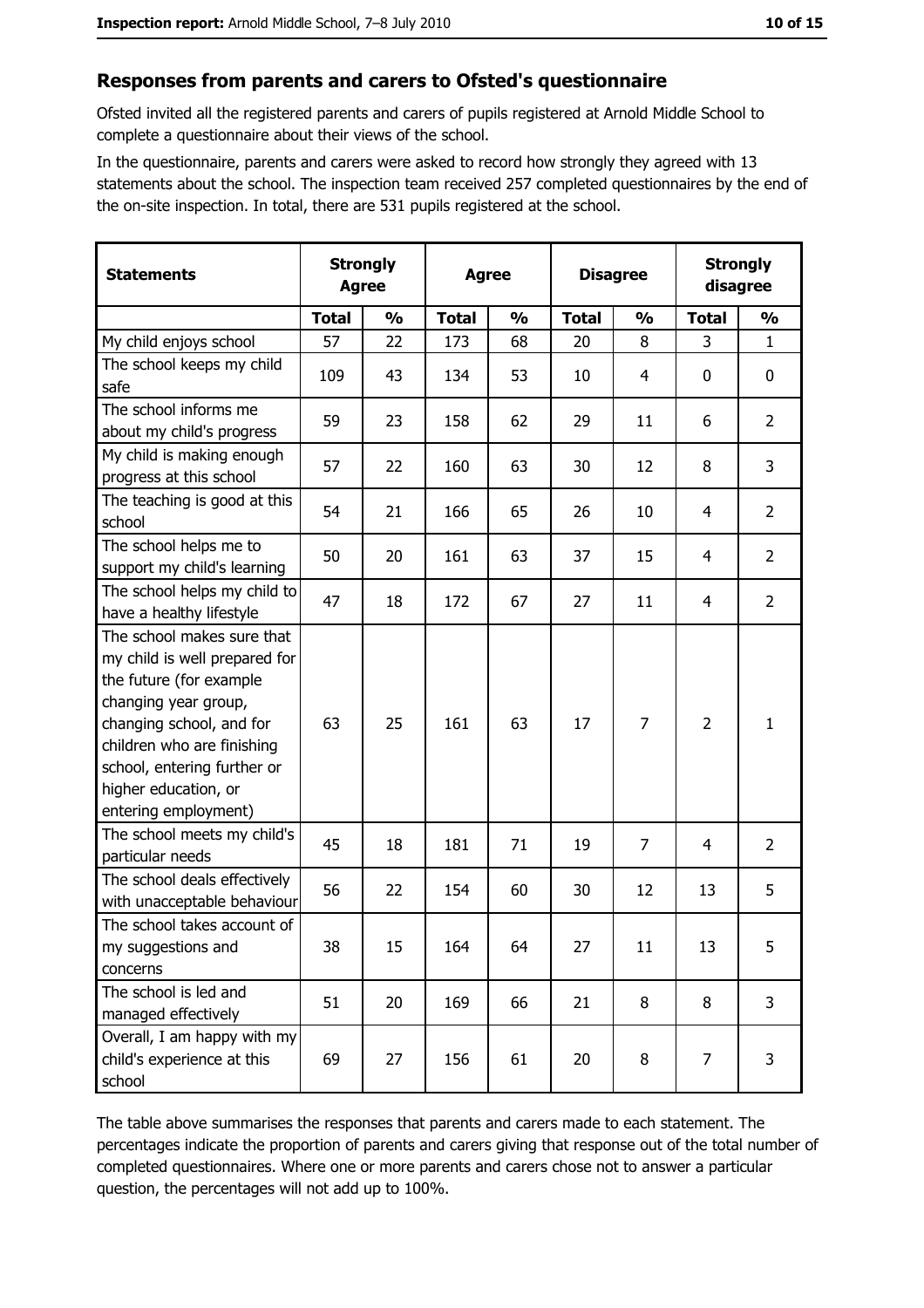## Glossary

| Grade   | <b>Judgement</b> | <b>Description</b>                                                                                                                                                                                                               |  |
|---------|------------------|----------------------------------------------------------------------------------------------------------------------------------------------------------------------------------------------------------------------------------|--|
| Grade 1 | Outstanding      | These features are highly effective. An oustanding<br>school provides exceptionally well for its pupils' needs.                                                                                                                  |  |
| Grade 2 | Good             | These are very positive features of a school. A school<br>that is good is serving its pupils well.                                                                                                                               |  |
| Grade 3 | Satisfactory     | These features are of reasonable quality. A satisfactory<br>school is providing adequately for its pupils.                                                                                                                       |  |
| Grade 4 | Inadequate       | These features are not of an acceptable standard. An<br>inadequate school needs to make significant<br>improvement in order to meet the needs of its pupils.<br>Ofsted inspectors will make further visits until it<br>improves. |  |

#### What inspection judgements mean

#### **Overall effectiveness of schools**

|                       | Overall effectiveness judgement (percentage of<br>schools) |      |                     |                   |
|-----------------------|------------------------------------------------------------|------|---------------------|-------------------|
| <b>Type of school</b> | <b>Outstanding</b>                                         | Good | <b>Satisfactory</b> | <b>Inadequate</b> |
| Nursery schools       | 51                                                         | 45   | 0                   | 4                 |
| Primary schools       | 6                                                          | 41   | 42                  | 10                |
| Secondary schools     | 8                                                          | 34   | 44                  | 14                |
| Sixth forms           | 10                                                         | 37   | 50                  | 3                 |
| Special schools       | 32                                                         | 38   | 25                  | 5                 |
| Pupil referral units  | 12                                                         | 43   | 31                  | 14                |
| All schools           | 9                                                          | 40   | 40                  | 10                |

New school inspection arrangements were introduced on 1 September 2009. This means that inspectors now make some additional judgements that were not made previously.

The data in the table above is for the period 1 September to 31 December 2009 and is the most recently published data available (see www.ofsted.gov.uk). Please note that the sample of schools inspected during the autumn term 2009 was not representative of all schools nationally, as weaker schools are inspected more frequently than good or outstanding schools.

Percentages are rounded and do not always add exactly to 100. Secondary school figures indude those that have sixth forms, and sixth form figures indude only the data specifically for sixth form inspection judgements.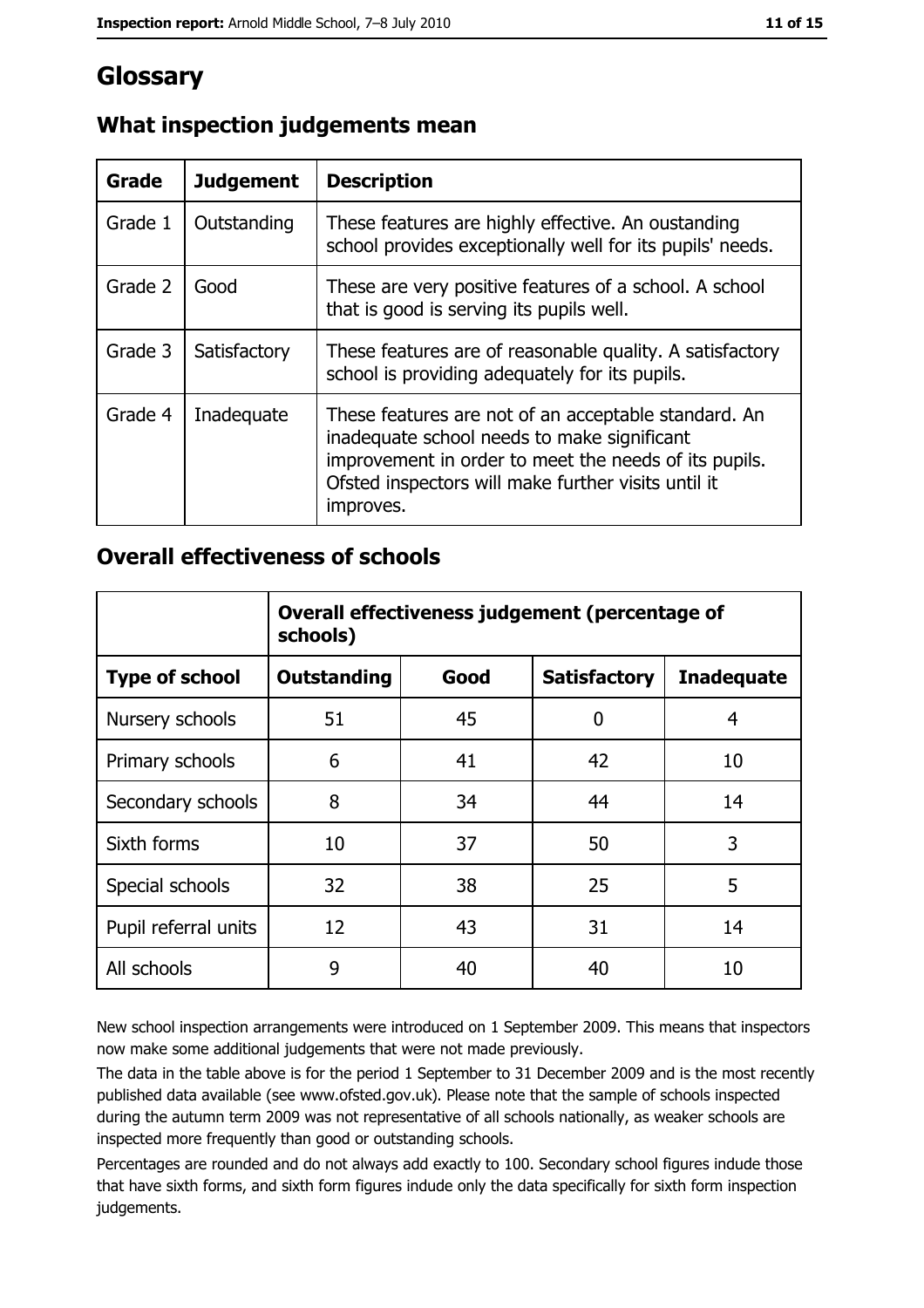# **Common terminology used by inspectors**

| Achievement:                  | the progress and success of a pupil in<br>their learning, development or training.                                                                                                                                                                                                                          |
|-------------------------------|-------------------------------------------------------------------------------------------------------------------------------------------------------------------------------------------------------------------------------------------------------------------------------------------------------------|
| Attainment:                   | the standard of the pupils' work shown by<br>test and examination results and in<br>lessons.                                                                                                                                                                                                                |
| Capacity to improve:          | the proven ability of the school to<br>continue improving. Inspectors base this<br>judgement on what the school has<br>accomplished so far and on the quality of<br>its systems to maintain improvement.                                                                                                    |
| Leadership and management:    | the contribution of all the staff with<br>responsibilities, not just the headteacher,<br>to identifying priorities, directing and<br>motivating staff and running the school.                                                                                                                               |
| Learning:                     | how well pupils acquire knowledge,<br>develop their understanding, learn and<br>practise skills and are developing their<br>competence as learners.                                                                                                                                                         |
| <b>Overall effectiveness:</b> | inspectors form a judgement on a school's<br>overall effectiveness based on the findings<br>from their inspection of the school. The<br>following judgements, in particular,<br>influence what the overall effectiveness<br>judgement will be.                                                              |
|                               | The school's capacity for sustained<br>improvement.<br>Outcomes for individuals and groups<br>of pupils.<br>The quality of teaching.<br>The extent to which the curriculum<br>meets pupil's needs, induding where<br>relevant, through partnerships.<br>The effectiveness of care, guidance<br>and support. |
| Progress:                     | the rate at which pupils are learning in<br>lessons and over longer periods of time. It<br>is often measured by comparing the<br>pupils' attainment at the end of a key<br>stage with their attainment when they<br>started.                                                                                |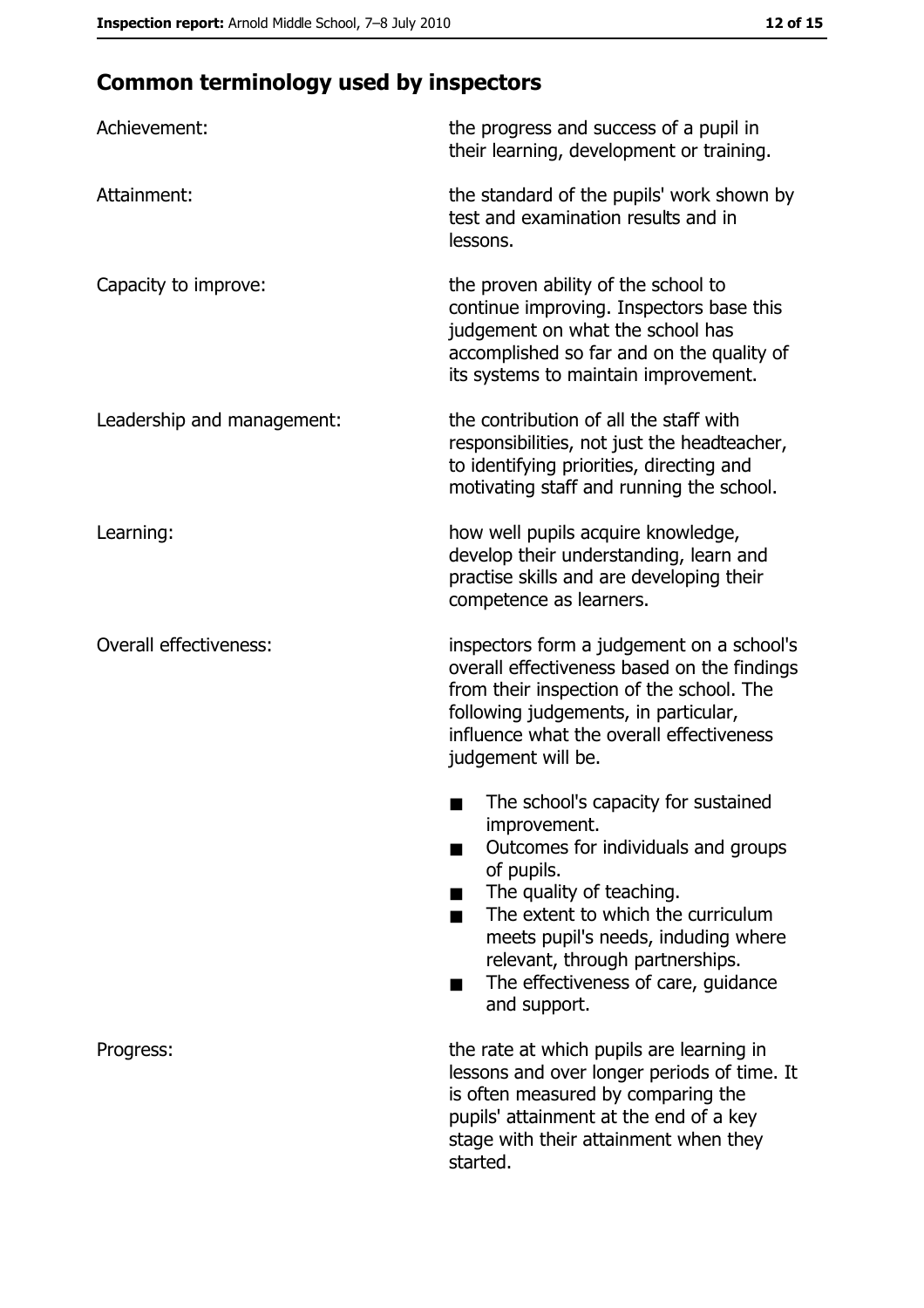This letter is provided for the school, parents and carers to share with their children. It describes Ofsted's main findings from the inspection of their school.



#### 9 July 2010

Dear Pupils

Inspection of Arnold Middle School, Bedford, MK45 4JZ

Thank you for being so welcoming when the inspectors came to see you. The inspectors have judged that you go to a good school and were pleased with your good behaviour and the way you all try hard. We really enjoyed talking to you and were impressed with the maturity of the school council and many other pupils we spoke to. You are making good progress and this is helping an increasing number of you to reach or exceed the standards expected for your age. Your teachers and support staff provide you with good enrichment opportunities such as visits and special projects. Inspectors were extremely impressed with the high quality of music and art. We heard that you recently participated in a music festival and art exhibition and that these were very successful. Well done. The headteacher, staff and the governing body have been effective in working together to check how well you are doing and to help the school grow and improve since its last inspection. The inspectors were pleased to see that there have been good improvements to the school and that the staff take extremely good care of you. You have a very good range of out-of-school activities which help you to develop your interests and particular talents, such as in sport, as well as encouraging you to contribute to your school and community.

We have asked your teachers to help you do even better. Some of you could still do better in writing so that you all achieve as well as you do in reading, mathematics and science. We have asked your teachers to give you opportunities to write more extensively so you can improve the accuracy of your writing. We have also asked teachers in Years 5 and 6 to help some of you to reach higher levels by providing more challenging work in all lessons. Many lessons that inspectors visited were pitched at the right level for all of you but some of the tasks that teachers provided could still extend some of you more. We have also asked your teachers to increase the amount of checks being made on how well you are doing to make sure that you all reach your learning targets.

You can all help too by carrying on trying hard and checking the accuracy of your writing. The inspectors thought that you were really mature and sensible, and attendance rates are high, so keep it up. I wish you, your parents, staff and governors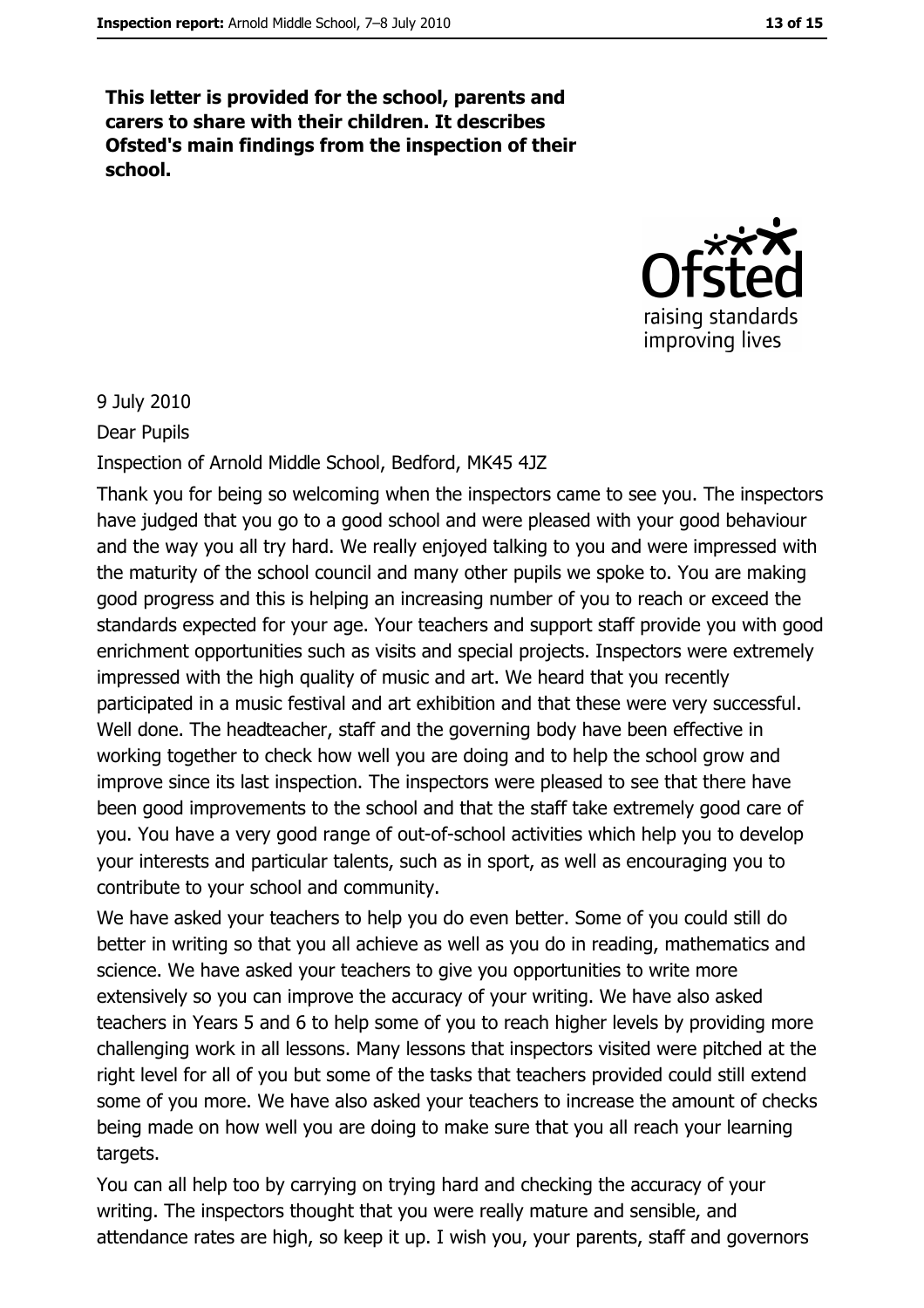the very best. Yours sincerely Charalambos Loizou Her Majesty's Inspector